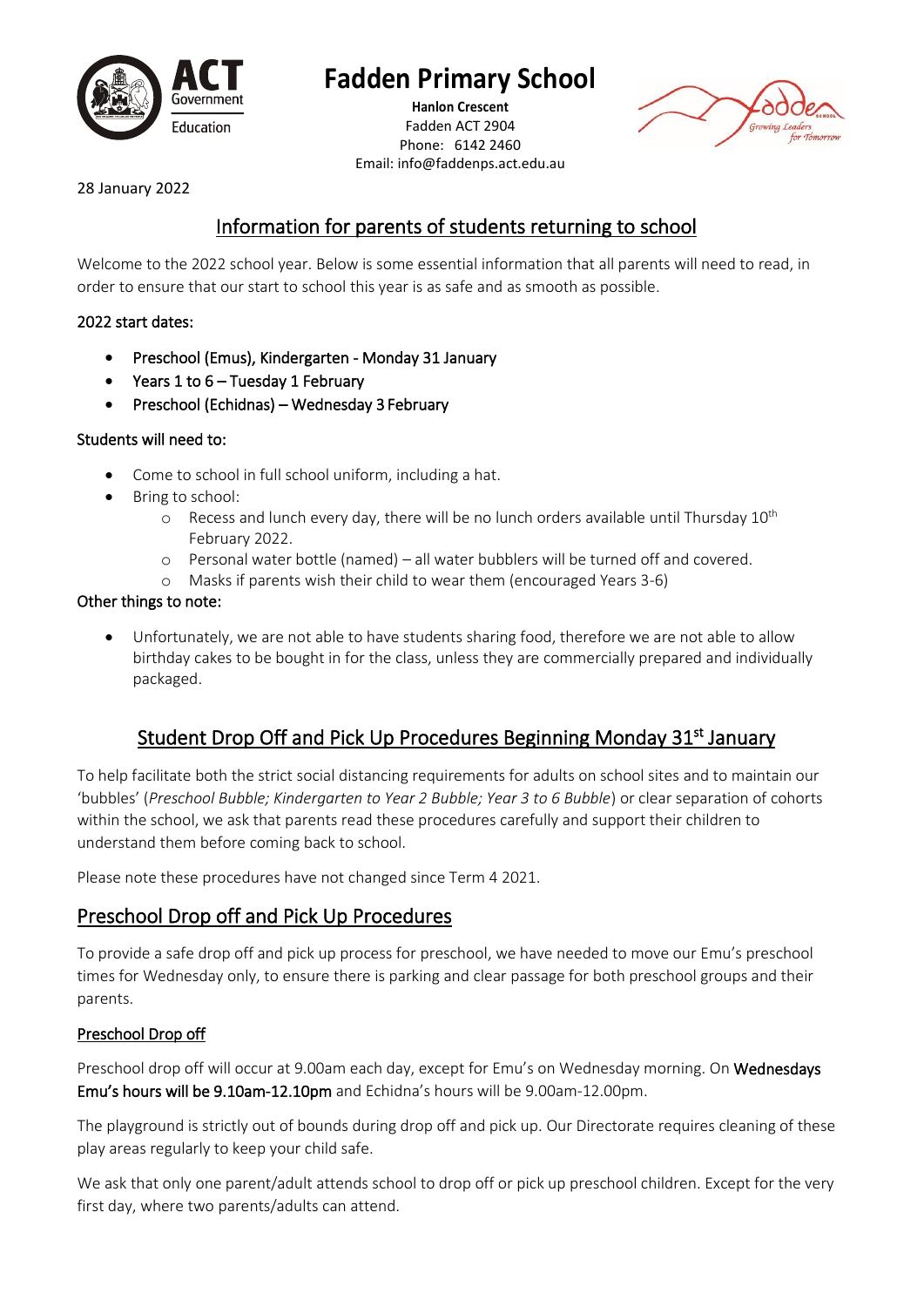Parents of preschool children are asked to enter the preschool through the double gates at the entry point near the spiral garden (indicated by the yellow star on the map), then stand at a cone and wait for Preschool staff to come to you and collect your child from you. Staff will settle your child into class. All parents are kindly asked to then exit through the main gate (blue star).

All parents are reminded to check in using the PRESCHOOL CBR QR code, wear a mask and maintain a social distance of 1.5m between adults and other students by using the cones that are laid out between the two gates. Please note that no parent will be able to enter any preschool buildings, and siblings are not permitted to play on equipment. All lunch boxes and drink bottles will remain in children's bags. Preschool staff will support your child to access them.

#### Preschool Pick Up

Parents and carers of preschool children will again enter through the double gates near the spiral garden (indicated by the yellow star on the map). Check in using the PRESCHOOL CBR QR code, wear a mask and use the cones laid out at 1.5m intervals to support social distancing. Please stand at a cone and wait for your child to come to you. Once our staff have delivered your child to you, we again kindly ask you to exit through the main gate indicated by the blue star. Preschool pick up will be at the normal time of 3.00pm except on Wednesdays. On Wednesdays Emu's hours will be 9.10am-12.10pm and Echidna's hours will be 9.00am-12.00pm.



### Kindergarten Drop off and Pick Up Procedures

#### Kindergarten Drop off

Two parents/adults are able to be on site to drop off or pick up their Kindergarten child/ren at school on the first day. After that we ask that only one parent comes onto the school grounds to do this.

Parent/s will drop their Kindergarten child/ren to the netball court (marked on the map by the green star) and check in using the FADDEN CBR QR code, wear a mask and maintain a social distance of 1.5m between adults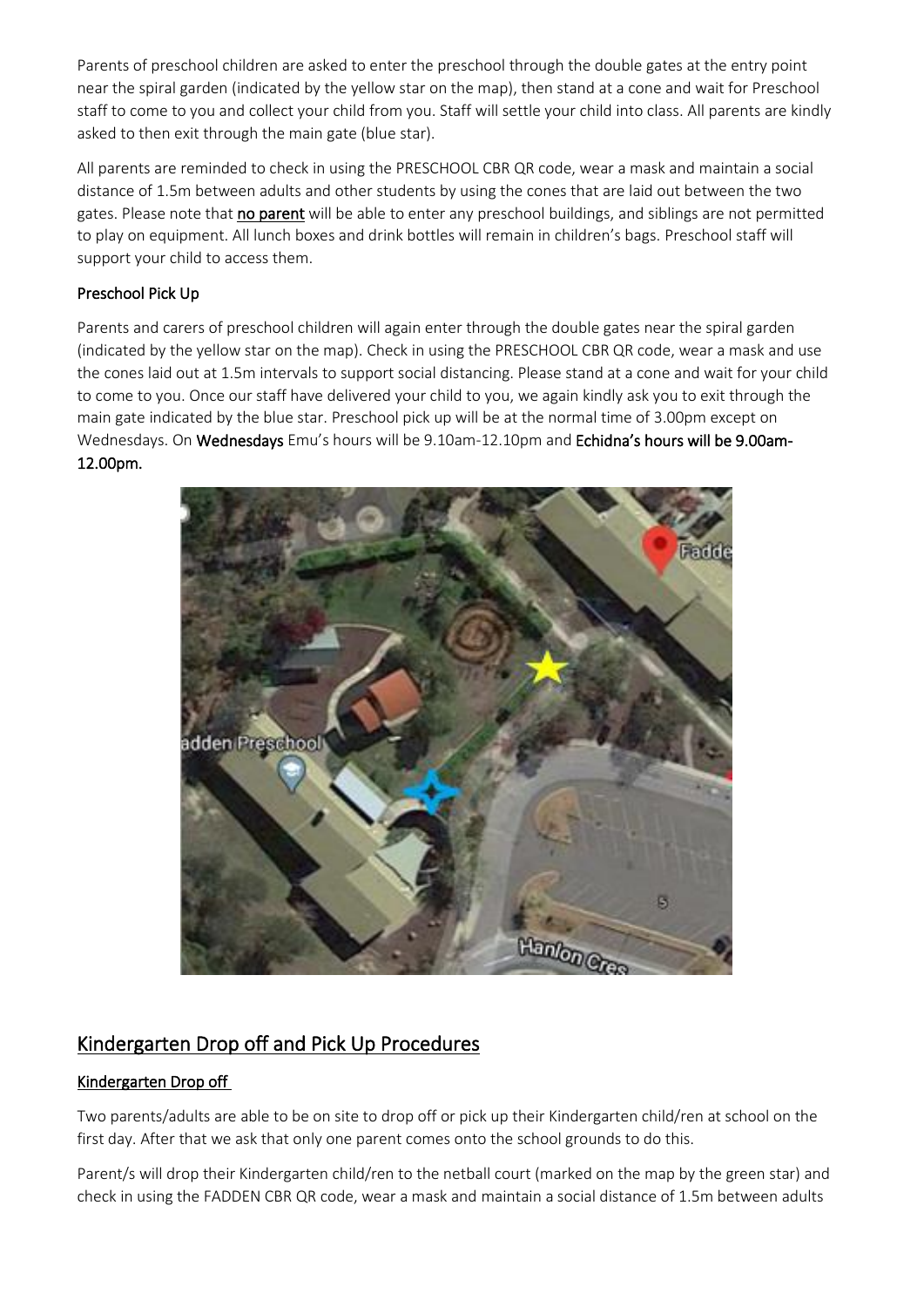and other students. On the first day we ask that parents keep their child with them until the bell rings, we will then ask students to line up behind their cones and be taken into class by their teacher.

Every other morning after the first day, students will sit in their classroom groups, behind their class cone before 9.00am. They will then be met by their teacher, when the bell sounds, and it is time to enter the Kindergarten courtyard at approximately 9.00am.

NB: Parents will not be allowed past the gate or entry into the courtyard or classrooms. Parents are encouraged to communicate with the teacher via email or via phone.

#### Kindergarten Pick up

Parents / older siblings will need to pick up their Kindergarten child on the netball court (marked by the green star). Parents will need to check in using the FADDEN CBR QR code, wear a mask and maintain a social distance of 1.5m between adults and other students. Kindergarten students will assemble in class groups and be brought out by their teachers at 3.00pm. Parents / older students are not permitted past the gate into the Kindergarten courtyard.



### Years 1 to 6 Drop Off and Pick Up Procedures

- If travelling by car we ask that parents do not park but use pick up and set down area only and do not exit their car. Staff will be there to assist students if required.
- If parents are walking or riding to school with their children they are required to check in using the FADDEN CBR QR code, wear a mask, maintain 1.5m between adults and other students and are not to enter classrooms or congregate around buildings.

Students in years 1-6 are to line up at their classroom doors (on the playground side). Except for Year 1/2TS who will line up at their cone, near the Year 1/2 toilets, indicated on the map with a yellow smiley face, and Ms Stone will collect them from there.

NB: The gates to the internal courtyard will be open for student access only, however no parents or adults should enter these gates for any reason.